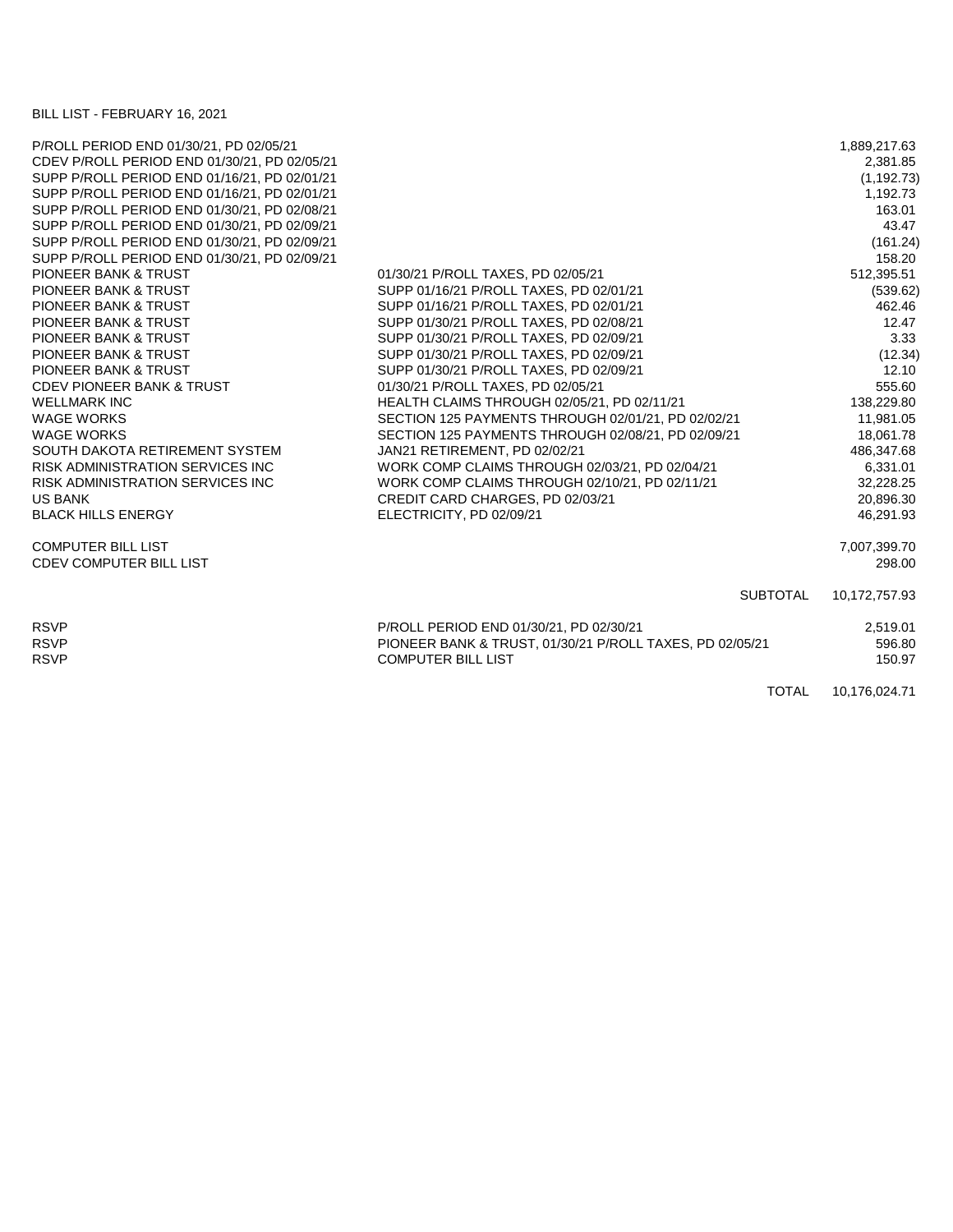## The City of Rapid City Bill List by Vendor - Summary

| <b>Vendor ID</b> | <b>Vendor Name</b>                                     | <b>Amount</b> |
|------------------|--------------------------------------------------------|---------------|
|                  | 18 3-D SPECIALTIES INC                                 | 14879.61      |
|                  | 14018 5TH & MAIN FURNITURE BY FREED'S                  | 1365.00       |
|                  | 37 A & B BUSINESS SOLUTIONS INC                        | 2963.43       |
|                  | 41 A ROYAL FLUSH PORTABLES                             | 725.00        |
|                  | 42 A T & T MOBILITY                                    | 46.23         |
|                  | 12022 A TO Z SHREDDING                                 | 76.75         |
|                  | 46 A&B WELDING SUPPLY CO INC                           | 153.30        |
|                  | 6240 A-1 STEAM BROTHERS                                | 105.00        |
|                  | 13404 AAA PLUMBING                                     | 196.53        |
|                  | 13410 AAA PLUMBING                                     | 102.85        |
|                  | 63 ABACUS DIAGNOSTICS                                  | 347.75        |
|                  | 11266 ABILITY NETWORK INC                              | 218.31        |
|                  | 79 ACE HARDWARE-EAST                                   | 364.75        |
|                  | 80 ACE HARDWARE-WEST                                   | 909.34        |
|                  | 86 ACTION MECHANICAL INC                               | 827.97        |
|                  | 9519 ACTION POWER WASHING                              | 685.00        |
|                  | 6242 ACUSHNET COMPANY                                  | 1055.20       |
|                  | 90 ADAMS ISC                                           | 339.72        |
|                  | 6173 ADVANCED ENGINEERING & ENVIRONMENTAL SERVICES LLC | 1238.50       |
|                  | 9041 AIRGAS USA, LLC                                   | 223.79        |
|                  | 10979 ALADTEC INC                                      | 330.20        |
|                  | 151 ALLEGIANT EMERGENCY SERVICES INC                   | 1280.60       |
|                  | 164 ALSCO INC                                          | 474.53        |
|                  | 13308 AMAZON CAPITAL SERVICES                          | 2001.46       |
|                  | 179 AMERICAN ENGINEERING TESTING INC                   | 369.90        |
|                  | 187 AMERICAN PLANNING ASSOC                            | 383.00        |
|                  | 193 AMERICAN RED CROSS - HEALTH & SAFETY SERVICES      | 141.00        |
|                  | 14128 AMY L STEC                                       | 1480.00       |
|                  | 241 A-PLUS SIGNS                                       | 500.00        |
|                  | 258 ARCHITECTURE INCORPORATED                          | 6520.00       |
|                  | 14015 ARFF SPECIALISTS LLC                             | 4500.00       |
|                  | 274 ARNIE'S PRESSURE WASH                              | 300.00        |
|                  | 279 ARROWHEAD FORENSICS                                | 3359.20       |
|                  | 283 ASAP ANALYTICAL LLC                                | 3233.57       |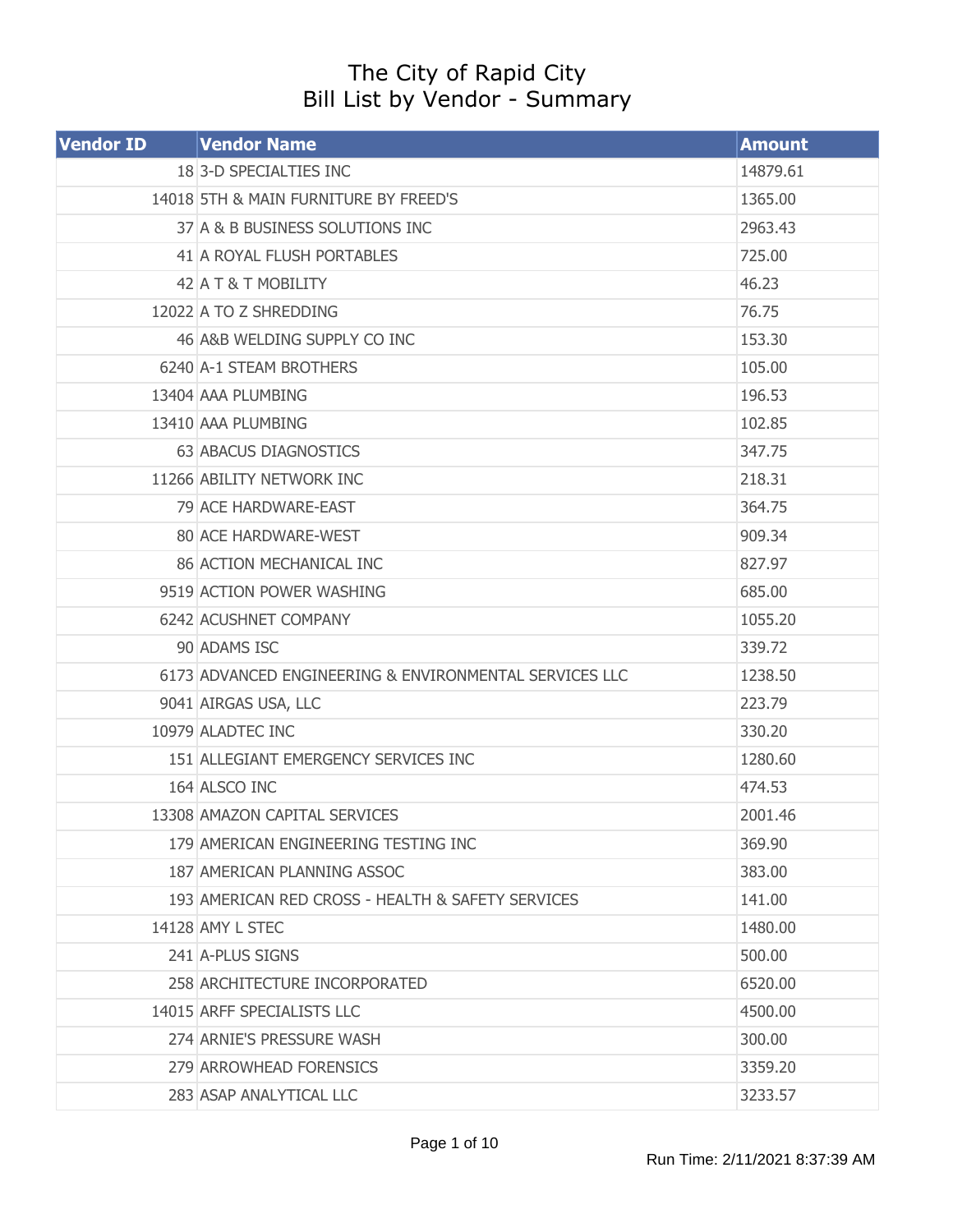| 284 ASCAP                                        | 881.00   |
|--------------------------------------------------|----------|
| 10369 BALCO UNIFORMS INC                         | 140.75   |
| 384 BARGAIN BARN TIRE & REPAIR                   | 1009.55  |
| 403 BARTLETT & WEST                              | 2737.36  |
| 407 BASLER PRINTING COMPANY INC                  | 950.00   |
| 414 BATTLE CREEK SUPPLY                          | 146.85   |
| 573 BLACK HAWK VANS INC                          | 150,00   |
| 11100 BLACK HILLS & BADLANDS TOURISM ASSOCIATION | 200.00   |
| 575 BLACK HILLS AMMUNITION                       | 9050.00  |
| 584 BLACK HILLS BUSINESS SOURCE                  | 1410.76  |
| 586 BLACK HILLS CHEMICAL AND JANITORIAL CO INC   | 1301.50  |
| 590 BLACK HILLS DOOR SYSTEMS                     | 11054.00 |
| 622 BLACK HILLS ENERGY                           | 24651.58 |
| 13978 BLACK HILLS ORTHOPEDIC & SPINE CENTER PC   | 120.00   |
| 618 BLACK HILLS PIONEER                          | 320.64   |
| 631 BLACK HILLS SECURITY & SYSTEMS               | 2839.14  |
| 13414 BLACK HILLS SWEEPINGS                      | 20.00    |
| 637 BLACK HILLS TRUCK & TRAILER INC              | 812.72   |
| 638 BLACK HILLS URGENT CARE                      | 2720.00  |
| 14306 BOERAHN INVESTMENTS LLC                    | 11900.00 |
| 691 BOOT BARN INC                                | 231.99   |
| 692 BORDER STATES ELECTRIC SUPPLY                | 2692.79  |
| 699 BOUND TREE MEDICAL INC                       | 5875.69  |
| 3714 BRIAN POVANDRA                              | 32.00    |
| 787 BROWN'S SMALL ENGINE REPAIR                  | 138.32   |
| 12502 BUCHER MUNICIPAL NORTH AMERICA INC         | 780.56   |
| 812 BUCKS ELECTRIC INC                           | 91.12    |
| 830 BURNS & MCDONNELL ENGINEERING                | 73449.65 |
| 842 BUTLER MACHINERY CO.                         | 7157.32  |
| 884 CANYON LAKE SENIOR CENTER                    | 4575.00  |
| 905 CARQUEST AUTO PARTS                          | 1856.59  |
| 14352 CATHOLIC DIOCESE OF RAPID CITY             | 100.00   |
| 931 CBH COOPERATIVE                              | 21915.83 |
| 945 CENTURY BUSINESS PRODUCTS INC                | 100.16   |
| 948 CENTURYLINK                                  | 2419.40  |
| 9576 CHRIS GROVES                                | 29.84    |
| 988 CHRIS SUPPLY COMPANY INC                     | 145.23   |
| 1013 CITY OF RAPID CITY                          | 61509.21 |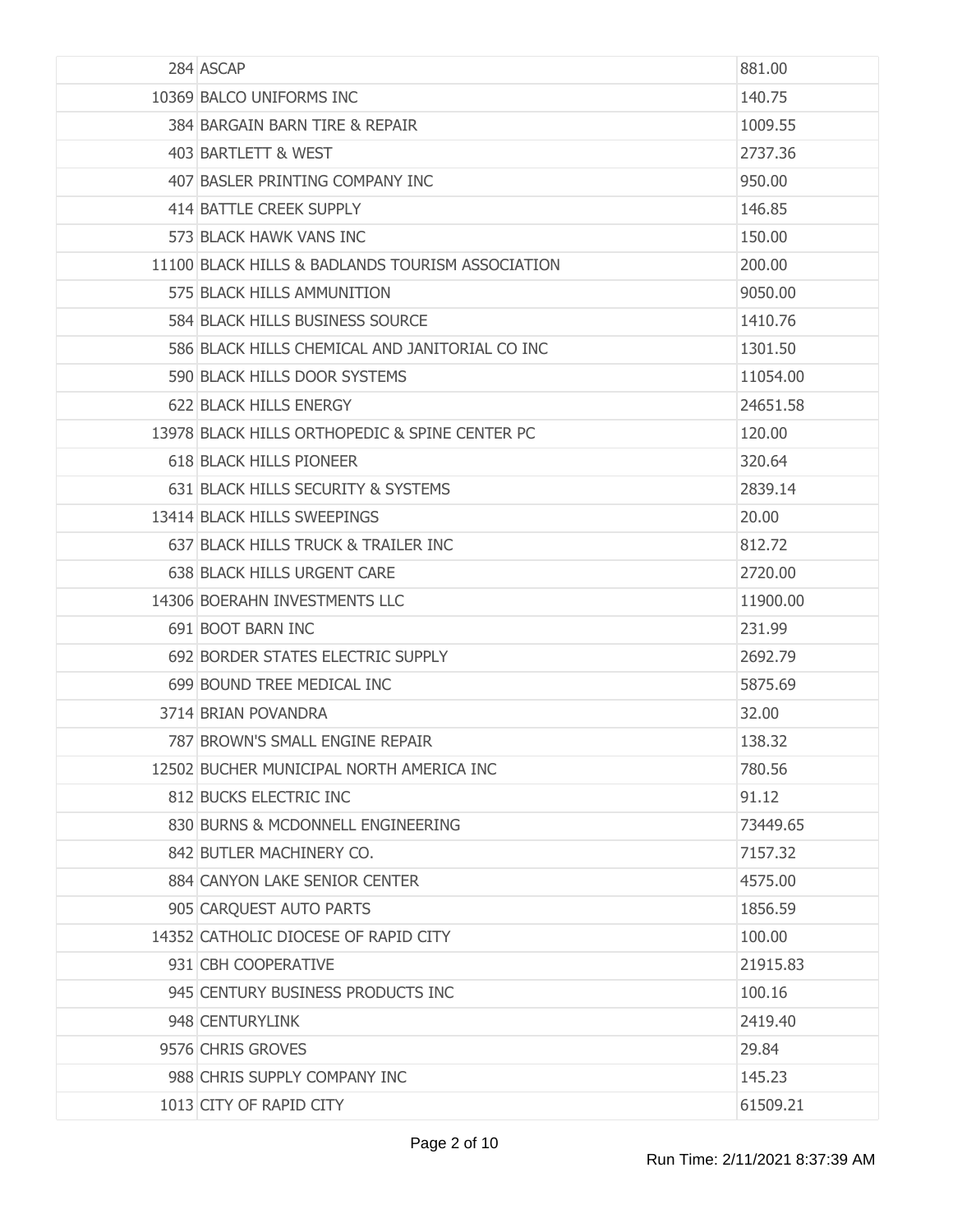| 1044 CLIMATE CONTROL SYSTEMS & SERVICE         | 342.72    |
|------------------------------------------------|-----------|
| 1053 COCA-COLA OF THE BLACK HILLS              | 922.70    |
| 6484 COLLISION FORENSIC SOLUTIONS LLC          | 2175.50   |
| 14176 COMMUNITY ENHANCEMENT IV LLC             | 56250,00  |
| 10028 COMPLETE HVAC SERVICE & INSTALLATION     | 1152.07   |
| 1103 CONNECTIONS INC                           | 1392.65   |
| 1113 CONTRACTOR'S SUPPLY INC                   | 839.71    |
| 8348 COPRO EFP LLC                             | 1524.97   |
| 1123 COPY COUNTRY INC.                         | 421.28    |
| 9890 CORE & MAIN LP                            | 717511.75 |
| 1132 CORNERSTONE RESCUE MISSION                | 8333.33   |
| 10667 CORY GALYEN                              | 129.98    |
| 1163 CREDIT COLLECTIONS BUREAU                 | 503.68    |
| 1164 CRESCENT ELECTRIC SUPPLY CO               | 9670.22   |
| 1167 CRICKET LAWN SERVICE                      | 1285,00   |
| 1179 CRUM ELECTRIC                             | 2997.50   |
| 13418 CSI CONSTRUCTION                         | 5.33      |
| 1209 D&M AG SUPPLY INC                         | 354.00    |
| 1218 DAHL FINE ARTS CENTER                     | 10083.33  |
| 1239 DAKOTA FLUID POWER                        | 1177.99   |
| 5570 DAKOTA HILLS PEST SERVICE                 | 225.00    |
| 1252 DAKOTA PUMP INC                           | 9760.66   |
| 1260 DAKOTA SUPPLY GROUP                       | 667.34    |
| <b>6888 DAKOTA TRUCK &amp; AUTO LLC</b>        | 2851.56   |
| 1267 DALE'S TIRE & RETREADING INC              | 2167.96   |
| 13255 DAPHNE'S HEADCOVERS                      | 671.68    |
| 1303 DAYS INN                                  | 375.00    |
| 14317 DEMERSSEMAN JENSEN TELLINGHUISEN & HUFFM | 120.00    |
| 10648 DENNY MENHOLT CHEVROLET                  | 86.65     |
| 1359 DIAMOND VOGEL PAINT CTR                   | 40.81     |
| 1380 DIVE RESCUE INTERNATIONAL INC             | 179.36    |
| 1387 DLT SOLUTIONS                             | 5458.24   |
| 1404 DOOR SECURITY PRODUCTS INC                | 1635.44   |
| 2983 DR. NATHAN LONG                           | 1800.00   |
| 1475 EARLY CHILDHOOD CONNECTIONS               | 4166.67   |
| 12420 ELEVATE RAPID CITY                       | 187500.00 |
| 1574 ESRI INC                                  | 56000.00  |
| 1592 EVERGREEN OFFICE PRODUCTS INC             | 119.94    |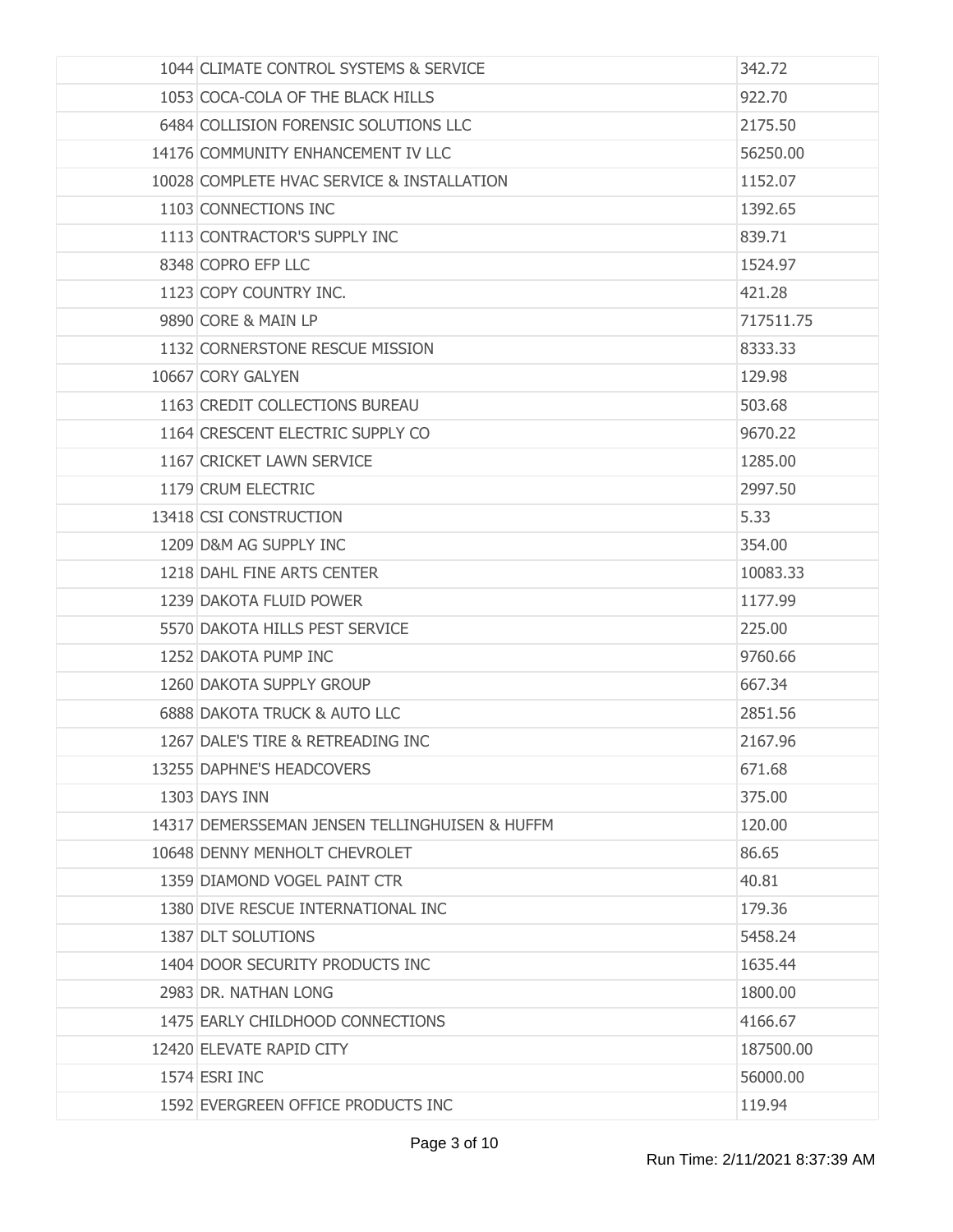| 14328 EVERY CHILD IS SPECIAL LLC           | 25680.00  |
|--------------------------------------------|-----------|
| 1594 EVIDENT CRIME SCENE PRODUCTS          | 745.30    |
| 13426 EXPERIAN INFORMATION SOLUTIONS INC   | 62.92     |
| 13415 FAIRWAY HILLS DEVELOPMENTS           | 52.79     |
| 1627 FASTENAL COMPANY                      | 4443.35   |
| 1633 FEDERAL EXPRESS CORPORATION           | 503.40    |
| 1647 FERBER ENGINEERING                    | 20441.25  |
| 1648 FERGUSON ENTERPRISES INC              | 83.18     |
| 14315 FIRST STOP GUN SHOP                  | 44.05     |
| 14319 FISCHER FURNITURE                    | 21.36     |
| 12019 FIT TO LIFT LLC                      | 327.00    |
| 14122 FLOOR AND HOME CARPET ONE            | 970.92    |
| 12292 FLOYD'S TRUCK CENTER                 | 1362,00   |
| 1728 FMG INC.                              | 127750.98 |
| 11110 FRANKLIN ENGINEERS & CONSULTANTS LLC | 900.00    |
| 1820 G&H DISTRIBUTING INC.                 | 522.29    |
| 14303 GARRETT MASTIN                       | 116.50    |
| 13421 GJ HOLSWORTH & SON                   | 79.80     |
| 1914 GLOBAL EQUIPMENT COMPANY              | 5928.27   |
| 1922 GODFREY BRAKE SERVICE & SUPPLY INC    | 1880.64   |
| 1924 GOLDEN WEST TECHNOLOGIES INC          | 3151.40   |
| 1927 GOLFNOW G1 LLC                        | 750.00    |
| 1979 GREAT WESTERN TIRE INC.               | 3357.48   |
| 14231 GREEN REALTY                         | 188.78    |
| 2000 GRIMM'S PUMP SERVICE INC              | 205.92    |
| 10515 H&S UNIFORMS AND EQUIPMENT LLC       | 467.00    |
| 2044 HACH CO                               | 210.00    |
| 10847 HANDYMAN AL LLC                      | 406.76    |
| 2132 HARVEYS LOCK SHOP INC                 | 65.59     |
| 2149 HAWKINS CHEMICAL INC                  | 14795.02  |
| 9792 HEIMAN INC                            | 4887,00   |
| 7104 HENNEN EQUIPMENT INC                  | 5367.41   |
| 2207 HENRY SCHEIN INC                      | 930.13    |
| 8256 HIBON                                 | 45027.23  |
| 12673 HILL CITY HARDWARE                   | 50.46     |
| 2267 HILLYARD INC. / SIOUX FALLS           | 49.54     |
| 9259 HOLIDAY INN EXPRESS                   | 195.00    |
| 11555 HONEY DONE                           | 385.00    |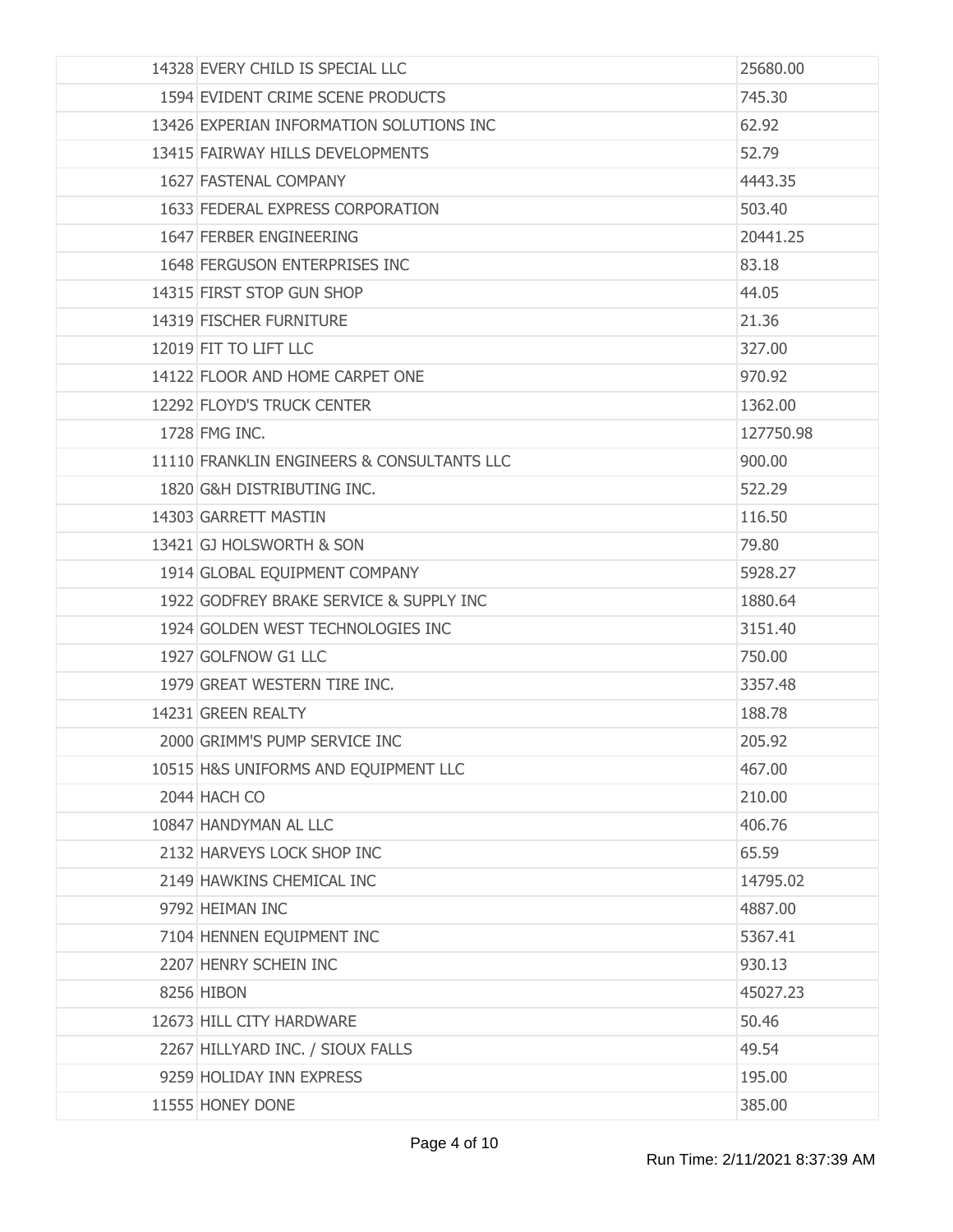| 13406 HOWIE CONSTRUCTION LLC                        | 47.19    |
|-----------------------------------------------------|----------|
| 2394 IMAGE TREND INC                                | 5360.00  |
| 2403 INDEPENDENT WINDOW TINTING                     | 900.00   |
| 2409 INDOFF INC                                     | 2649.61  |
| 12836 INFINITY MACHINE LLC                          | 8.80     |
| 2453 INTERSTATE BATTERIES INC                       | 1070.50  |
| 14189 INTERSTATE DISTRIBUTION AND MANUFACTURING INC | 995.76   |
| 13413 IRON HORSE EXCAVATING INC                     | 74.77    |
| 13417 J 3RD CONSTRUCTION LLC                        | 14.50    |
| 13408 J2 PROPERTIES LLC                             | 32.64    |
| 2503 JAY'S WELDING & REPAIR                         | 5692.00  |
| 2512 JENNER EQUIPMENT CO                            | 6030.49  |
| 14290 JENNIFER STRASBURG                            | 3937.00  |
| 3105 JIMMY MASSEY                                   | 56.00    |
| 7945 JIM'S PRIVATE UTILITY LOCATING                 | 825.00   |
| 2530 JJ'S ENGRAVING & SALES                         | 32.25    |
| 6699 JMD EXCAVATING                                 | 5565.00  |
| 505 JOHN BERGLUND                                   | 250.00   |
| 2552 JOHNSON CONTROLS INC                           | 2528.48  |
| 2583 JOLLY LANE GREENHOUSE                          | 69.29    |
| 2586 JONES & BARTLETT LEARNING LLC                  | 3289.27  |
| 9194 JORDAN JOHNSON                                 | 56.00    |
| 7133 JUSTIN HOFER                                   | 250.00   |
| 14329 KAREN ANAGNOSTOPULOS                          | 41.00    |
| 8915 KEITH DYK                                      | 7.19     |
| 2664 KENNY'S BODY SHOP INC                          | 1927.95  |
| 14324 KEVIN TIFFT                                   | 163.99   |
| 14318 KIEFFER SANITATION                            | 40.12    |
| 11669 KIESLER POLICE SUPPLY INC                     | 1996.00  |
| 2682 KIMBALL MIDWEST                                | 303.88   |
| 12191 KIRK HANSON                                   | 33.00    |
| 2719 KNECHT HOME CENTER                             | 452.46   |
| <b>2739 KONE</b>                                    | 105.39   |
| 2772 KT CONNECTIONS INC                             | 20689.00 |
| 7820 KTM DESIGN SOLUTIONS                           | 250.00   |
| 11163 LAKOTA CONTRACTING INC                        | 1272.95  |
| 2816 LANDAUER INC                                   | 1253.70  |
| 4012 LAWRENCE REPP                                  | 420.00   |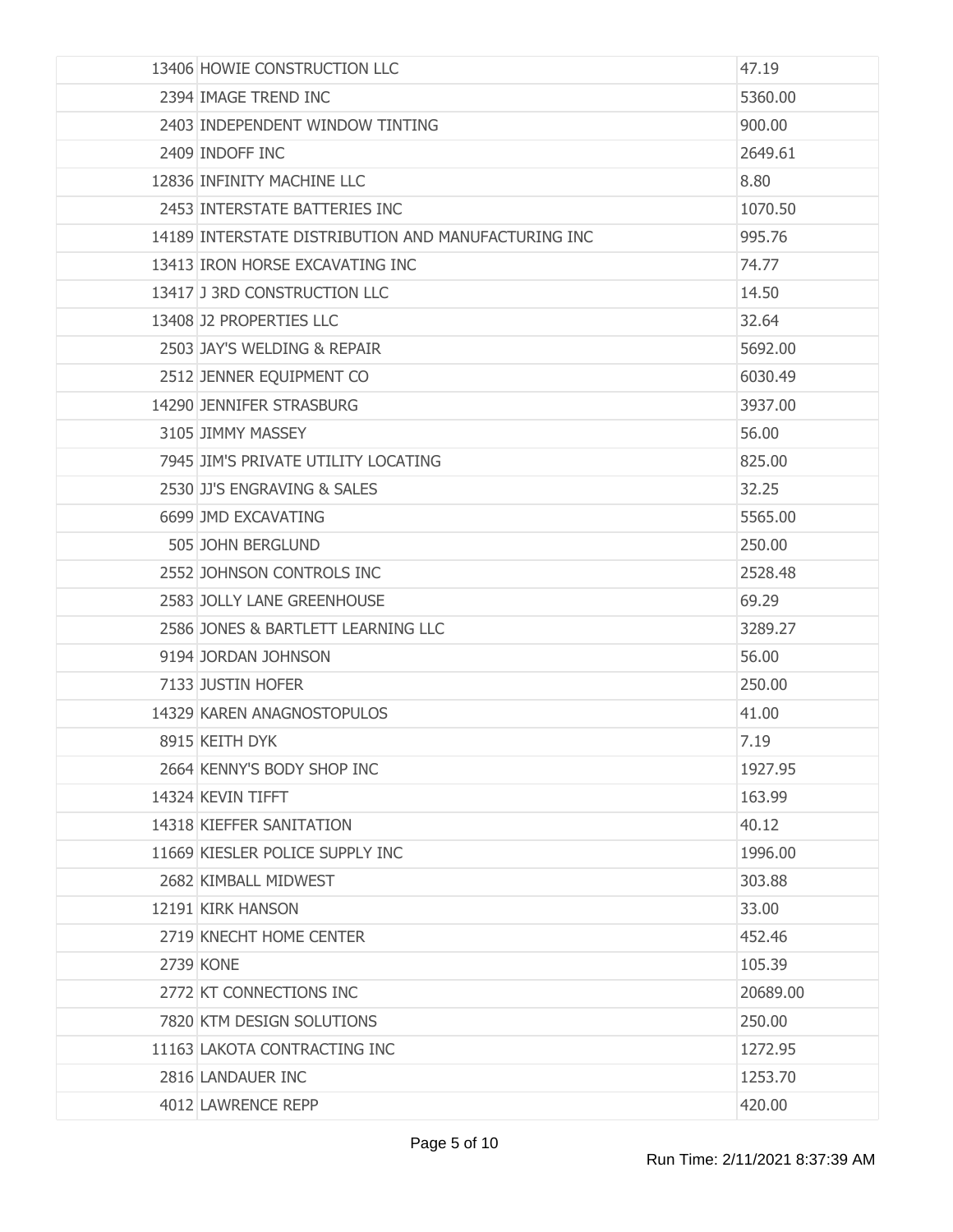| 2859 LAWSON PRODUCTS INC                               | 824.47    |
|--------------------------------------------------------|-----------|
| 8388 LEARN TO SKATE USA                                | 715.00    |
| 13419 LEWIS, KIRKEBY HALL                              | 27.65     |
| 6816 LIBERTY CHRYSLER CENTER LLC                       | 800.00    |
| 2935 LIFEWAYS INC                                      | 5000.00   |
| 2936 LIFT PRO EQUIPMENT COMPANY INC                    | 416.99    |
| 2938 LIGHTING MAINTENANCE CO                           | 12062.66  |
| 2951 LIND-EXCO INC                                     | 179652.07 |
| 2966 LITTLE PRINT SHOP                                 | 868.07    |
| 12369 LONGBRANCH CIVIL ENGINEERING INC                 | 13943.08  |
| 9217 LUIS PENA                                         | 300.00    |
| 3036 M G OIL CO                                        | 2462.80   |
| 3040 MAC CONSTRUCTION CO                               | 412369.02 |
| 14316 MAIN STREET SQUARE                               | 130.00    |
| 3062 MAIN STREET SQUARE INC                            | 133.13    |
| 3063 MAINLINE CONTRACTING                              | 15601.28  |
| 9793 MARCO                                             | 2930.10   |
| 3112 MATCO TOOLS                                       | 340.00    |
| 3115 MATHESON TRI-GAS INC                              | 323.79    |
| 14307 MATT ERPENBACH                                   | 200.00    |
| 3164 MCKIE FORD INC                                    | 511.10    |
| 14310 MELISSA CRISMAN                                  | 64.00     |
| 3208 MENARDS                                           | 2388.03   |
| 3225 METROPOLITAN LIFE INSURANCE COMPANY               | 6013.19   |
| 13416 MG OIL COMPANY                                   | 145.77    |
| 14313 MICHAEL ARNOLD                                   | 4000.00   |
| 3241 MIDCO DIVING & MARINE SERVICES INC                | 9.18      |
| 3242 MIDCONTINENT COMMUNICATIONS                       | 215.00    |
| 3243 MIDCONTINENT TESTING LABS INC                     | 368.60    |
| 3260 MIDWEST TURF & IRRIGATION                         | 1905.45   |
| 11357 MIELE INC                                        | 491.00    |
| 2300 MIKE HOLMBERG                                     | 32.00     |
| 3287 MINNELUZAHAN SENIOR CITIZENS CTR                  | 4575.00   |
| 13467 MOBILE STORAGE RENTALS INC                       | 190.00    |
| 3357 MOTOROLA SOLUTIONS INC                            | 39449.10  |
| 3371 MOUNTAIN STATES SECURITY INC                      | 1719.53   |
| 3373 MUELLENBERG ELECTRIC INC                          | 298.47    |
| 11021 MUSCULAR DYSTROPHY ASSOCIATION-MINNESOTA/DAKOTAS | 125.00    |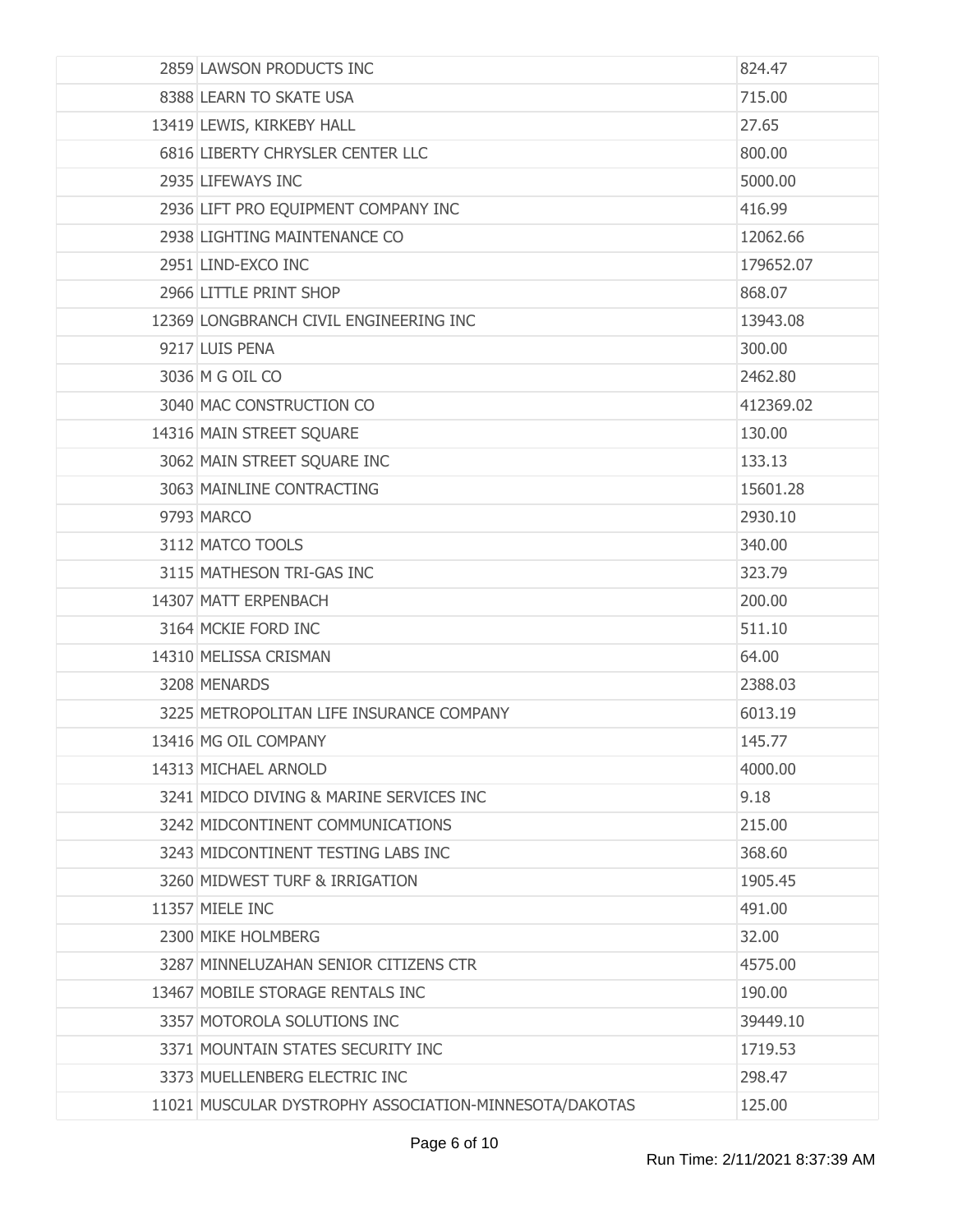| 3395 MUSEUM ALLIANCE OF RC                    | 60000.00  |
|-----------------------------------------------|-----------|
| 3399 MVTL LABORATORIES INC                    | 441.00    |
| 13407 MYSTIC MOUNTAIN LANDSCAPES LLC          | 340.98    |
| 3424 NATIVE SUN NEWS                          | 120.00    |
| 3439 NEBRASKA SALT & GRAIN CO                 | 12937.96  |
| 3464 NETWORK CONSULTING SERVICES INC          | 687.00    |
| 3471 NEW DEAL TIRE                            | 2838.00   |
| 3473 NEW ENGLAND SPORTS SALES                 | 1225.40   |
| 14327 NICHOLAS HOWELL                         | 50.00     |
| 898 NICK CARLSON                              | 32.00     |
| 10597 NORTH CENTRAL INTERNATIONAL INC         | 3029.12   |
| 3525 NORTHERN TRUCK EQUIPMENT CORP            | 4218.59   |
| 3530 NORTHWEST PIPE FITTINGS INC              | 5689.11   |
| 12099 OCCAM VIDEO SOLUTIONS LLC               | 995.00    |
| 3588 OLSON TOWING                             | 125.00    |
| 3594 OLSON'S PEST                             | 170.00    |
| 3604 O'REILLY AUTO PARTS                      | 21.60     |
| 14314 ORR, JOHN                               | 1296.71   |
| 11668 OVERHEAD DOOR OF RAPID CITY             | 468.27    |
| 8433 OXI FRESH CARPET CLEANING                | 750.00    |
| 3625 PACIFIC STEEL & RECYCLING INC            | 211.76    |
| 3660 PARKWAY CAR WASH INC                     | 472.75    |
| 14291 PAUL STABILE                            | 202.34    |
| 3690 PEAK-RYZEX INC                           | 106.00    |
| 14312 PENN CTY BLDGS/GROUNDS                  | 2.75      |
| 3601 PENNINGTON COUNTY                        | 224916.75 |
| 13405 PENNINGTON COUNTY HOUSING AUTHORITY     | 35.96     |
| 5425 PENNINGTON TITLE COMPANY                 | 12030.00  |
| 5432 PERFORMING ARTS CENTER OF RAPID CITY INC | 3000.00   |
| 2928 PETE LIEN & SONS INC                     | 357.88    |
| 5497 PIONEER BANK & TRUST                     | 5047.93   |
| 14309 PLOUGH, CHRIS                           | 47.93     |
| 3722 POWER HOUSE HONDA                        | 38.92     |
| 11354 PRAIRIE AUTO PARTS                      | 4560.02   |
| 3750 PRINT MARK-ET                            | 29.35     |
| 7323 PROVANTAGE LLC                           | 1632.00   |
| 3789 QUALITY FLOW SYSTEMS INC                 | 4663.62   |
| 3790 QUALITY INN & SUITES                     | 255.00    |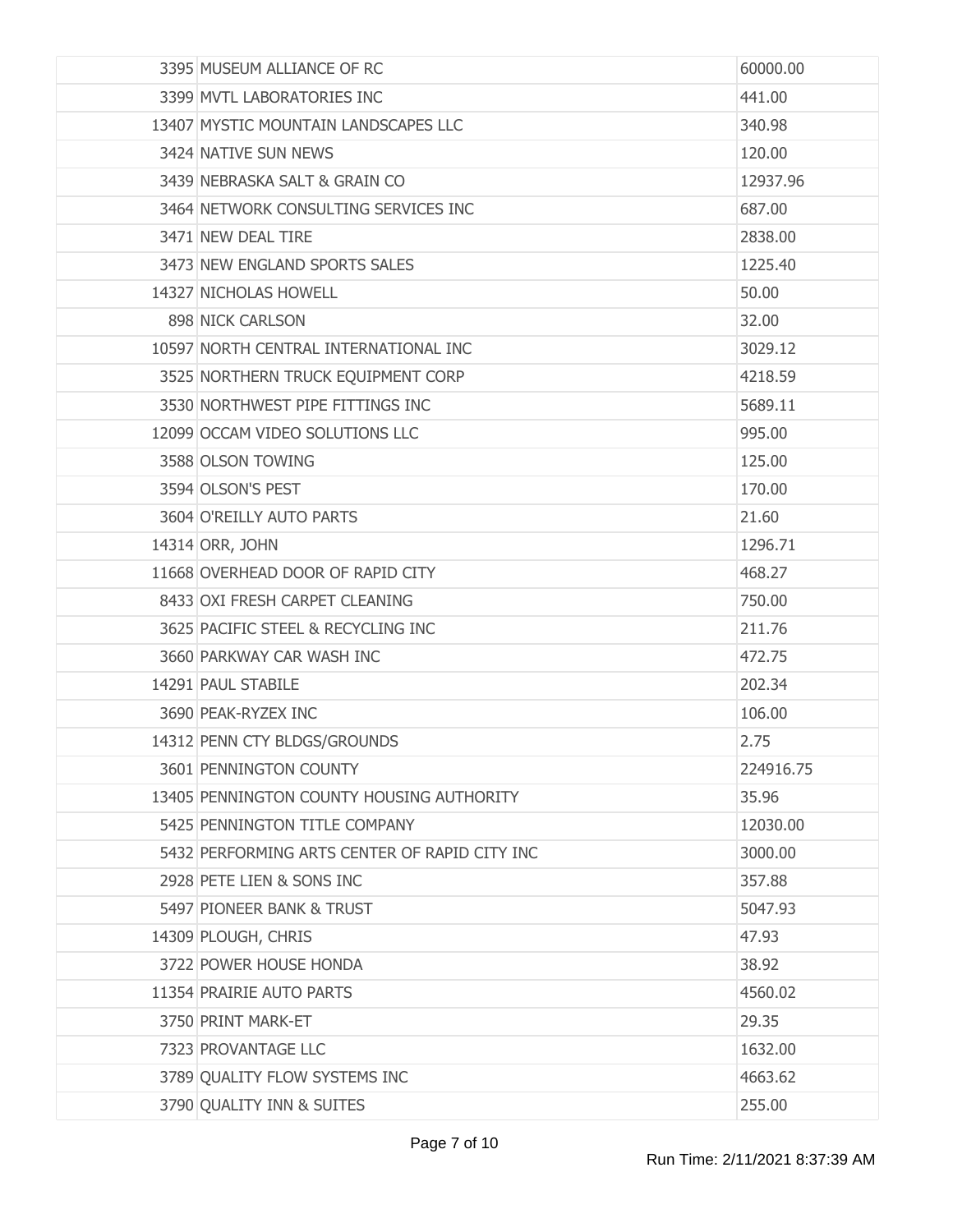| 14177 QUEST SOFTWARE INC                 | 29015.00 |
|------------------------------------------|----------|
| 3806 R & R SPECIALITIES INC              | 785.45   |
| 3725 RANDY POWERS                        | 200.00   |
| 3848 RAPID CITY AREA SCHOOL DIST 51-4    | 556.58   |
| 3849 RAPID CITY ARTS COUNCIL             | 921.68   |
| 12750 RAPID CITY HARDWARE                | 43.33    |
| 3863 RAPID CITY JOURNAL - ADVERTISING    | 752.86   |
| 13411 RAPID CITY REGIONAL HOSPITAL, INC  | 74.80    |
| 3885 RAPID DELIVERY                      | 115.00   |
| 3887 RAPID FIRE PROTECTION INC           | 576.53   |
| 3895 RAPID ROOTER                        | 1630.00  |
| 3898 RAPID TOWING                        | 125.00   |
| 3901 RAPID VALLEY SANITARY DISTRICT      | 7905.73  |
| 10576 RC SCHOOLS-BLDG GROUNDS            | 237.72   |
| 3938 RDO EQUIPMENT CO                    | 109.02   |
| 3950 RECORD STORAGE SOLUTIONS INC        | 159.18   |
| 3958 RED WING SHOE STORE                 | 917.95   |
| 3962 REDWOOD TOXICOLOGY                  | 465.60   |
| 6625 ROAN REIMAN                         | 51.75    |
| 13245 ROSENBAUER MOTORS LLC              | 1084.60  |
| 13705 ROSS MCKIE                         | 4936.00  |
| 4125 RUNNINGS SUPPLY INC                 | 1848.43  |
| 4137 RUSHMORE PLAZA CIVIC CENTER         | 995.00   |
| 4163 SAFETY KLEEN CORP                   | 400.00   |
| 13423 SALVATION ARMY CORPS               | 88.20    |
| 4182 SAM'S CLUB                          | 1865.74  |
| 12542 SANDER SANITATION SERVICE          | 200.00   |
| 14168 SARIS CYCLING GROUP                | 283.50   |
| 4215 SCHEELS ALL SPORTS                  | 19.99    |
| 4330 SERVALL UNIFORM/LINEN CO INC        | 1485.90  |
| 4332 SESAC INC                           | 1571.00  |
| 4360 SHI INTERNATIONAL CORP              | 1258.12  |
| 4363 SHIMADZU SCIENTIFIC INSTRUMENTS INC | 2892.00  |
| 4366 SHOENER MACHINE & TOOL INC          | 137.40   |
| 14300 SHRINE OF DEMOCRACY                | 750.00   |
| 4388 SIGN EXPRESS                        | 25.00    |
| 4397 SIMON CONTRACTORS OF SD INC         | 13313.15 |
| 10772 SIMON NORTH REGION SD              | 941.00   |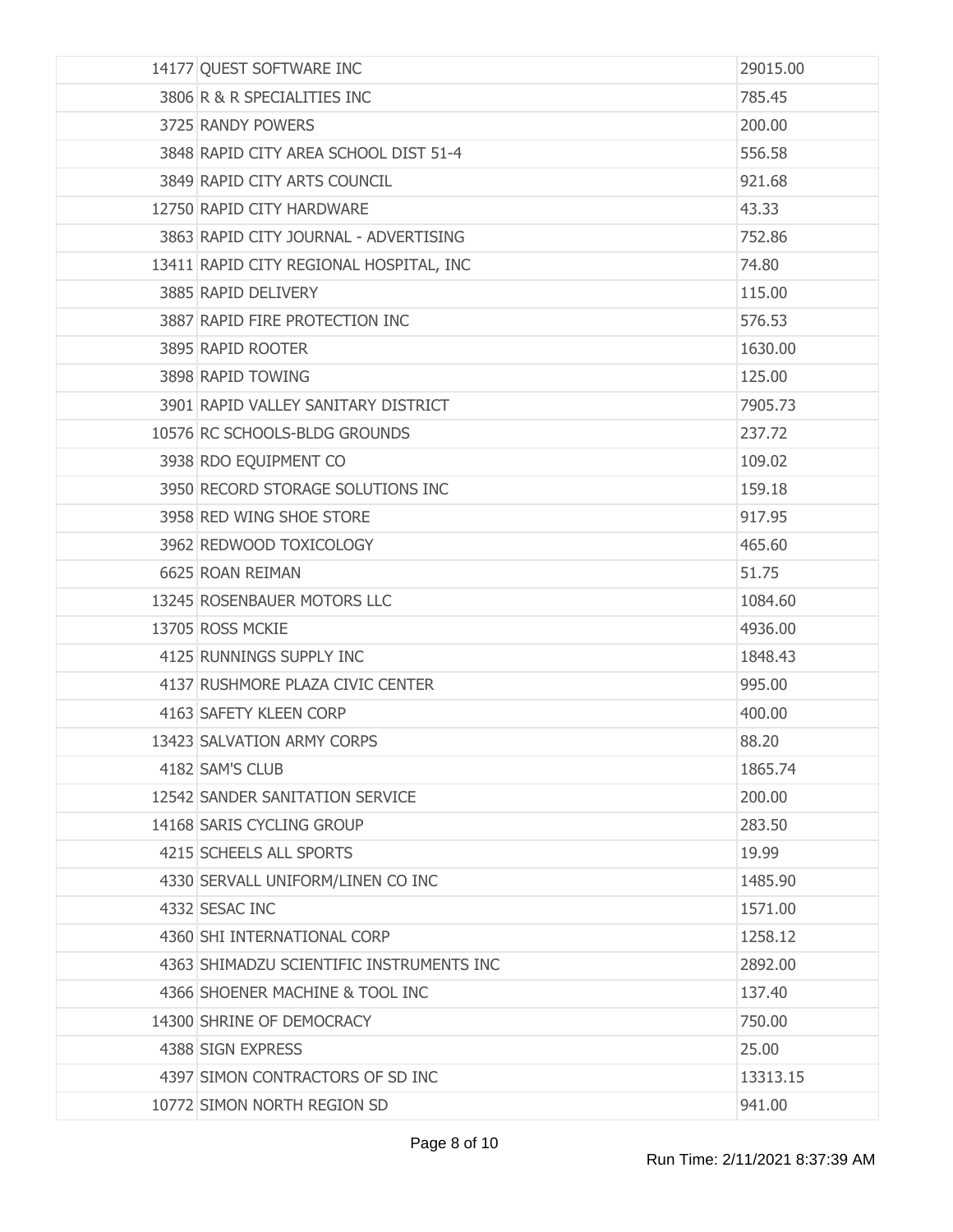| 4405 SIMPSON'S PRINTING                   | 2706.00    |
|-------------------------------------------|------------|
| 4465 SNAP ON TOOLS                        | 93.99      |
| 8850 SNAP ON TOOLS                        | 19.75      |
| 4519 SOUTH DAKOTA ONE CALL                | 652.89     |
| 10486 SRIXON/CLEVELAND GOLF/XXIO          | 889.92     |
| 4599 STAPLES ADVANTAGE                    | 1498.35    |
| 4504 STATE OF SOUTH DAKOTA                | 461.86     |
| 4676 STRYKER SALES CORPORATION            | 548.75     |
| 4684 STURDEVANT'S AUTO PARTS              | 443.77     |
| 4685 STURDEVANT'S REFINISH SUPPLY CENTER  | 68.80      |
| 12188 SUMMIT COMPANIES                    | 2742.00    |
| 4707 SUPER LUBE                           | 124.95     |
| 9237 SUPERION                             | 36067.50   |
| 4781 TEMPERATURE TECHNOLOGY INC.          | 344.50     |
| 4985 THE UPS STORE 3912                   | 37.75      |
| 8820 THECO INC                            | 2004.41    |
| 4852 TITAN MACHINERY                      | 47.50      |
| 4864 TOPHAT TINTING INC                   | 30.00      |
| 1295 TRACY DAVIS                          | 159.60     |
| 10249 TRANSOURCE TRUCK & EQUIPMENT INC    | 6447.71    |
| 4935 TURBIVILLE INDUSTRIAL ELECTRIC WORKS | 2786.39    |
| 5265 TYLER WILCOX                         | 32.00      |
| 12752 UNCLE MILT'S ALIGNMENT              | 90.00      |
| 4973 UNITED ROTARY BRUSH CORP             | 551.00     |
| 4976 UNITED STATES PLASTIC CORPORATION    | 183.00     |
| 12207 US BANK EQUIPMENT FINANCE           | 384.21     |
| 12684 US BANK NATIONAL ASSOCIATION        | 3228042.14 |
| 5039 VANWAY TROPHY & AWARD                | 305.75     |
| 6415 VAST BUSINESS                        | 3856.96    |
| 5054 VERMEER HIGH PLAINS                  | 190.82     |
| 10261 VINYL-PRO                           | 320.00     |
| 9536 VISIT RAPID CITY                     | 69226.94   |
| 6938 WADE HANNA                           | 68.00      |
| 5118 WALMART COMMUNITY                    | 271.16     |
| 5129 WARNE CHEMICAL & EQUIP.              | 101.90     |
| 5183 WELLMARK INC                         | 257894.61  |
| 10613 WEST PLAINS ENGINEERING INC         | 11815.00   |
| 13412 WEST RIVER ELECTRIC                 | 180.41     |